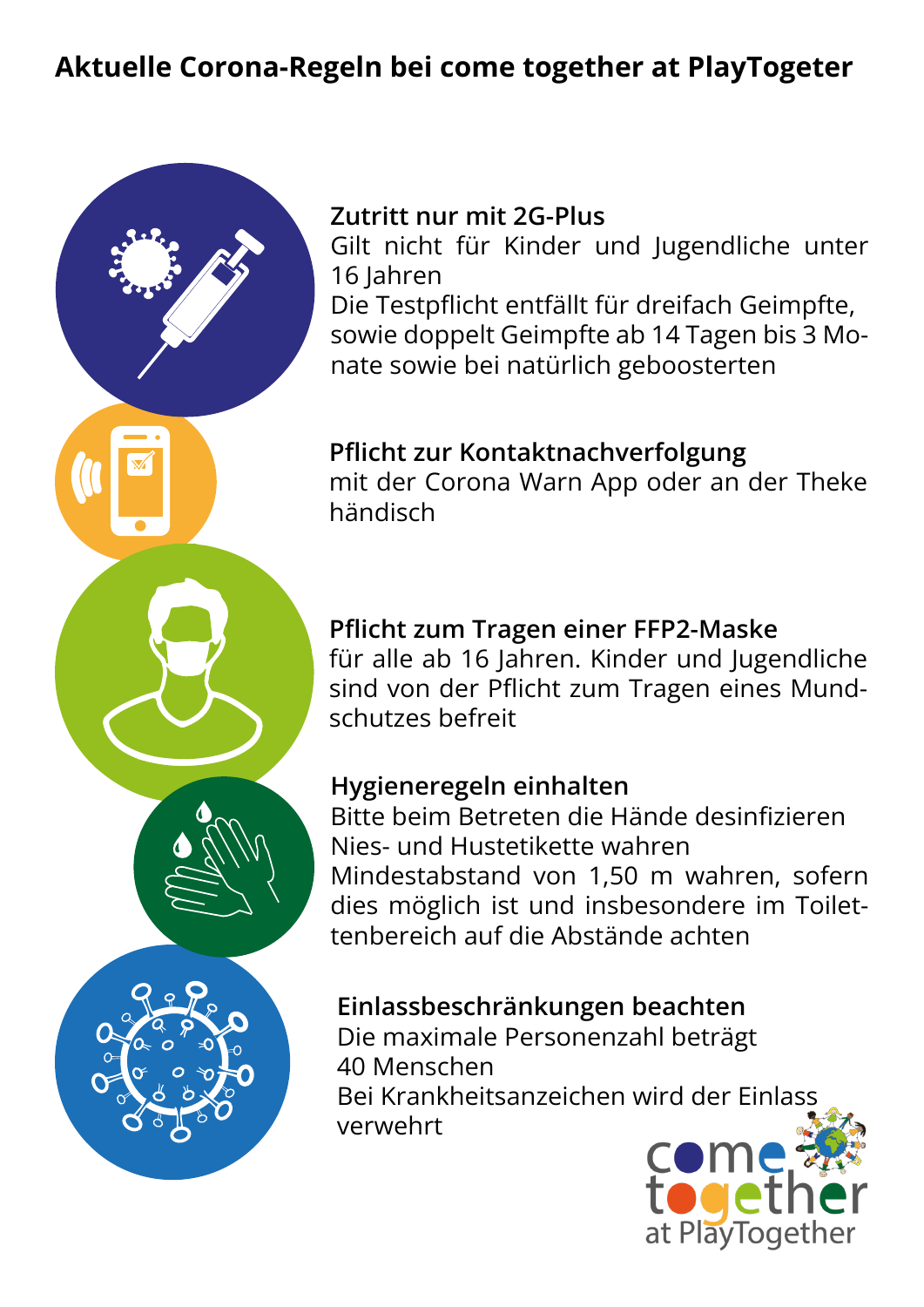# **الئحة كورونا الحالية**

الدخول فقط مع )٢ ج بلوس( لا ينطبق على الأطفال والشباب الذين تقل أعمار هم عن ١٦ عامًا وال يوجد التزام بإجراء اختبار ألولئك الذين تم تطعيمهم ثالث مرات وكذلك أولئك الذين تم تطعيمهم مرتين من ١٤ يومًا إلى ٣ أشهر وألولئك الذين تم تطعيمهم مرتين وأصيبو بعد ذلك وتعافوا.

تتبع المعلومات اإللزامي باستخدام تطبيق Warn Corona أو الكتابة باليد على المنضدة.

ارتداء قناع 2FFP اإللزامي لكل من يبلغ من العمر ١٦ ً عاما أو أكثر. يُعفى الأطفال والشباب دون سن ١٦ عاماً من ارتداء كمامة للوجه.

مراعاة قواعد النظافة: -١يرجى تعقيم اليدين عند الدخول -٢الحفاظ على آداب العطس والسعال ًا واالنتباه لتباعد -٣الحد األدنى للمسافة ١.٥٠ ً مترا إذا كان ذلك ممكن المسافات بشكل خاص في منطقة الحمامات.

> مراعاة قواعد الدخول: الحد الأقصى لعدد الأشخاص ٤٠ شخصًا. إذا كانت هناك عالمات للمرض ، فسيتم إلغاء الدخول.